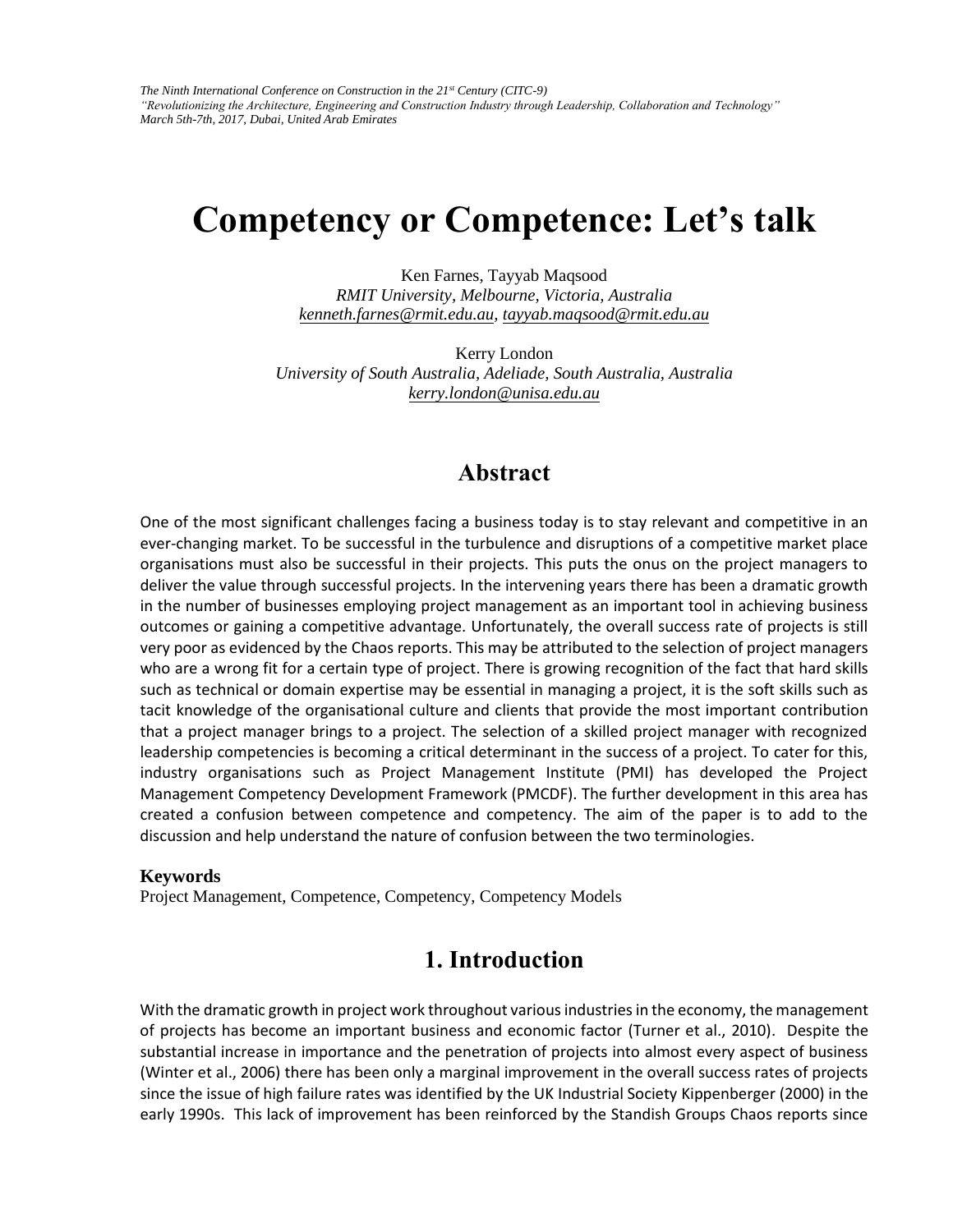1995 (Standish\_Group, 1995). Industry and academia have been focused on the technocratic and rationalistic aspects of project management, namely the prescriptions and process or the hard skills. To date this approach has achieved little success in improving project success rates. While hard skills such as technical or domain expertise may be essential in managing a project, it is the soft skills such as tacit knowledge of the organisational culture and clients that provide the most important contribution that a project manager brings to a project (Langer et al., 2008). The selection of a skilled project manager with recognized leadership competencies is a critical determinant in the success of a project (Dvir et al., 2006, Thal Jr and Bedingfield, 2010). A capable and competent project manager is a contributing factor to project success (Crawford, 2000, p 21).

Industry and the project management associations have developed competency frameworks for project management as a means of documenting the minimum skills and traits required by an individual to become an effective and competent project manager. Business view a competent project manager as having a major influence on project performance and hence the achievement of a successful project outcome and therefore a positive impact on the performance of an organisation (Crawford and Pollack, 2004, Crawford, 2005). In 2002, the Project Management Institute released the initial edition of the Project Manager Competency Development Framework (PMCDF) as a means for an organisation to support the recruitment, deployment, training, promotion, reward management, and succession planning of project managers, and to provide project managers with guidance on their professional development (PMI, 2002). A second edition of the PMCDF was released in 2007. The Project Management Institute (PMI) acknowledged that achieving project management competency is a continuous activity and only through continuous improvement and self-reflection can a project manager hope to widen and deepen their experiences and knowledge in the pursuit of achieving competency. However, it has brought in view the discussion over competency vs competence. The aim of this paper is to contribute to this discussion and help make sense of often competing but complementing terminologies. The research is a part of a doctoral study being completed in the School of Property, Construction and Project Management at RMIT University. This doctoral study is investigating the impact of the project managers' Person-Fit on project success. In doing so, the research is evaluating the the emotional intelligence and personality behavioural characteristics of person-environment fit associated with project manager performance and project success outcomes and determining how organisations select Project Managers for different roles in upcoming projects and how the Project Manager's competency, experience, and qualification influence in the selection process.

### **2. Competency or competence**

In 1982 Richard Boyatzis' influential book 'The Competent Manager' introduced the expression 'competency' into the business vernacular making it virtually the topic de rigueur for business managers and consultants (Boyatzis, 1982). The term was quickly appropriated by business consultants who in their enthusiasm over-used the term. Jubb and Rowbotham (1997) cited in Hoffmann (1999) unsurprisingly noted that there is little agreement in the literature on the definition of a competency. and by 1988 the meaning of the term became uncertain and according to Woodruffe (1991, p 2) "the situation was so bad that Warwick University's Chris Voss described defining a competency as a minefield".

### 2.1 Competency defined

The competency construct can be traced back to an article by McClelland who did not define the word competency but used the expression as a "symbol for an alternative approach to traditional intelligence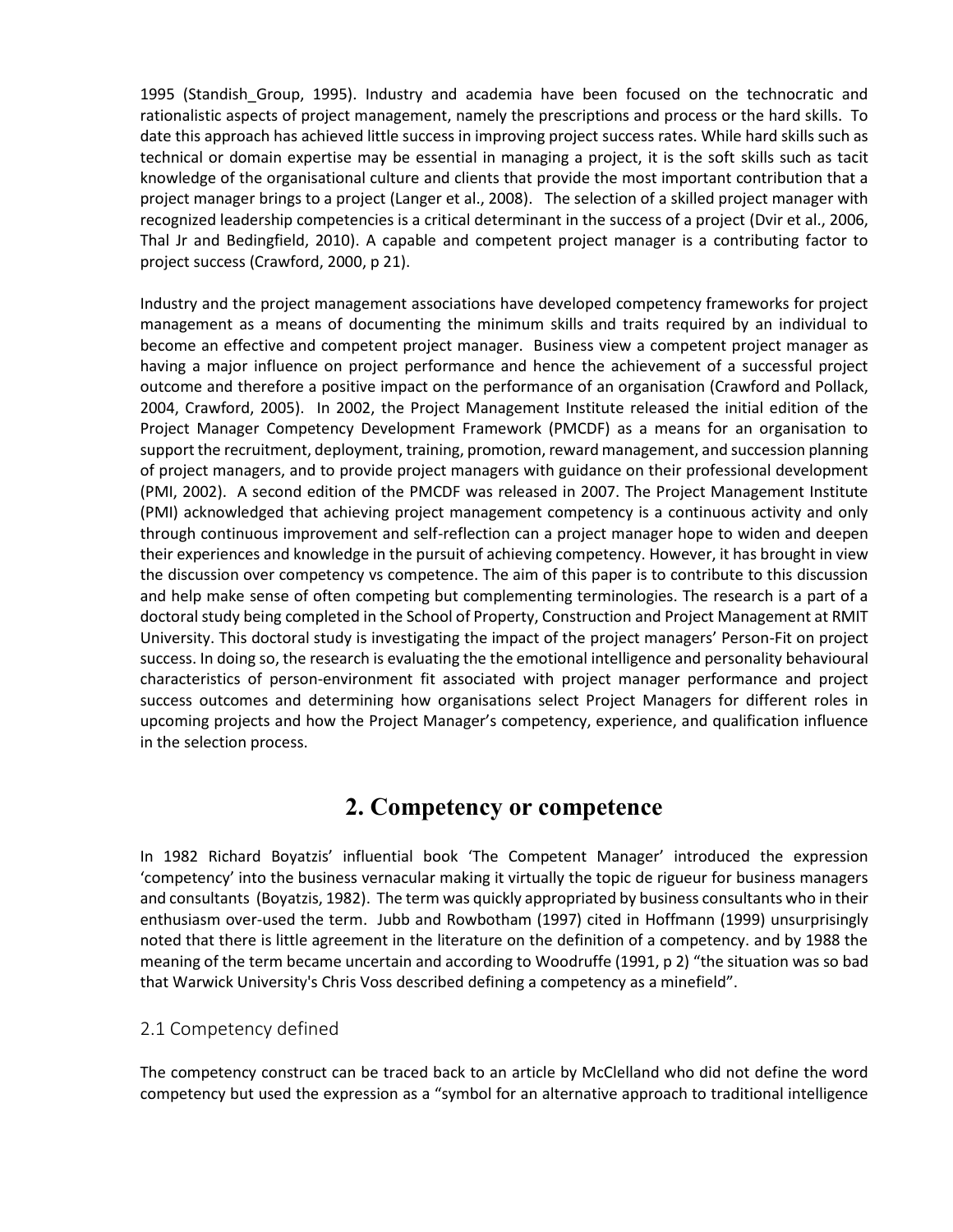testing" (McClelland, 1973, p 7). The term competency was popularized in the book 'The Competent Manager' in which Boyatzis (1982, p 21) defined the term competency as "an underlying characteristic of a person that could be a motive, trait, skill, aspect of one's self-image or social role, or a body of knowledge which he or she uses". He further distinguished between job functions or tasks and competencies by pointing out that competencies are what people bring with them in order to perform jobs. Woodruffe (1993, p 29) defined a competency as "the set of behavior patterns that the incumbent needs to bring to a position in order to perform its tasks and functions with competence". Other authors have applied similar definitions to the term competency and it became generally accepted to refer to the behavioral characteristics of people and the dimensions of their behaviour that underlie the effective performance that an individual brings to a job in a defined context (Schuler and Jackson, 2003, Boyatzis, 2008).

Competency is often related to performance and the generation of results as demonstrated by Kochanski (1996, p 3) who describes competencies simply as "the success factors in an employee's organisation and profession" and similar definitions by Durand (1998) and Dutra et al. (1998) who have aligned competency with the interdependence of knowledge, skills and attitudes required to generate results. Similarly, Kennedy and Dresser (2005) defined competencies as anything employees have or acquire that contributes to organisational success. This approach to the definition of competency where the integration of knowledge, skills, and adoption of attitudes in a specific organisational context infers a relationship between the development of competencies within an organisation to generate results and the organisation's ability to develop and maintain a competitive advantage (Taylor et al., 1996).

It is tempting to treat the description of competency by Woodruffe (1993) in a simplistic way but it has some very important characteristics concerned with observable behaviour which are supported by Spencer and Spencer (2011) and clearly demonstrated Woodruff's point that competency is more complex than just an individual's traits, knowledge, skills, and motives that identify their patterns of behaviour. The concept of competency is also related to effective job performance and importantly it can include the traditional knowledge, skills, and abilities (KSAs). The various definitions of competency assert a relationship between individual characteristics that can be reliably ascertained and that can distinguish between effective and ineffective behaviour. That is an individual's competencies are noticeable characteristics associated with successful job performance and these characteristics could be clustered into recognizable patterns of behavior that make a positive difference within a particular context.

Competencies, according to Kennedy and Dresser (2005) can be divided into individual and organisational competencies as different businesses require different competencies. Individual competences are related to individual knowledge and skills and they may contribute towards the success of the whole organisation. Organisational competencies generate differentiated value through the organisation's systems and processes and may be recognized by consumers as differentiators which a competitor may find difficult to imitate (Prahalad and Hamel, 1990).

Organisations may benefit from the two types of competencies identified by Turner and Crawford (1994). They broadly classify these competencies as personal or corporate competencies. Personal competencies are an individual's characteristics and include knowledge, skills, abilities, experience, and personality. Corporate competencies on the other hand belong to the organisation and are embedded into the organisational systems, processes, and structures. Personal and corporate competencies are interlinked. Personal competencies can influence the organisation's culture and processes and may in-turn be transformed into corporate competencies while corporate competencies can influence the type of personal competencies that will fit best in the organisation and consequently may influence the recruitment processes. According to Hitt et al. (2012) competencies are a combination of resources and capabilities within an organisation that can be classified as distinctive or core competencies. The term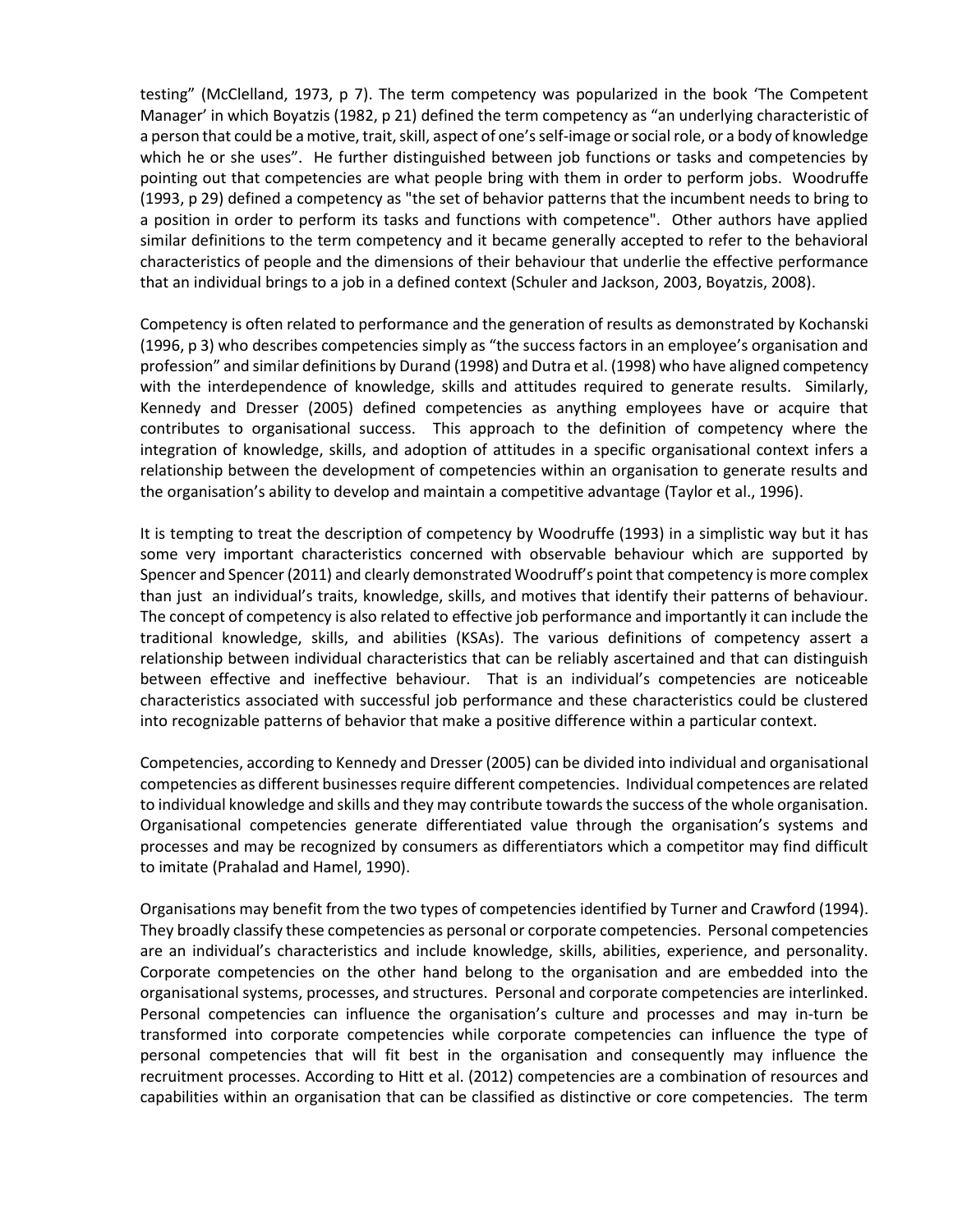core competency is a useful descriptor to denote the portfolio of skill, motivations, resources, mindsets, and technologies of a particular organisation.

### 2.2 The confusion, competency or competence?

During the 1970s and 1980s Peter Drucker, the management guru, was instrumental in the development of management practices. It seems as if Drucker (1995) in his book 'People and Performance' may have unwittingly contributed to the confusion between the terms competency and competence. He explained the differences between 'efficiency and effectiveness' but failed to address a corresponding distinction between competency and competence, employing the terms interchangeably. This confusion has resulted in the terms competency and competence having multiple and confusing meanings in which the terms are used by different people to mean different things and has led to some authors to regard it as a vague and somewhat meaningless concept (Woodruffe, 1993, Dubois, 1993, Stuart and Lindsay, 1997).

When discussing competency and competence, one must make a clear distinction between the two terms to avoid confusion. Woodruffe (1991) employs a simple example using the UK's Government Information Service (GIS) to demonstrate the differences between the terms of competency and competence where competence is job or skill related and competency is person or behaviour related. Woodruffe (1993, p 29) later reinforces this distinction when he states "competency is the set of behaviour patterns which are needed to allow the incumbent to perform tasks and functions with competence". Further reinforcement to the idea that competency is person related is provide by Gonczi (1996, p 16) who states "The competency of individuals derives from their possessing a set of attributes (such as knowledge, skills, values and attitudes), which they use to undertake occupational tasks".

The lack of clarity in the terms has been exacerbated in the literature as scholars in the United States and the United Kingdom adopted different approaches when developing their respective definitions and assessments of competency. The approach in the USA was derived from the studies of McClelland and McBer & Associates as they attempted to identify the characteristics that distinguish superior managerial performance from average managerial performance. This research was focused on the behavioral aspects on the individuals. Whereas in the UK competence was associated with job performance of individuals and described something which a person who works in a given occupational area should be able to do (Cheng et al., 2003).

#### Types of competencies

Personal competencies, also known as soft competencies, include the personal characteristics of the individual project manager, such as their behaviour, traits, motives, and attitudes, that is their 'underlying characteristics' as defined by Boyatzis (1982) and 'behaviour patterns' by Woodruffe (1991, 1993) while Kennedy and Dresser (2005) noted that personal competencies are related to the individual skills one learns over a life-time. In discussing the relationship between personal and professional competencies Cheetham and Chivers (1998) sought to bring together the reflective practices of practitioner project managers. In doing so they cited Schön (1983, 1987) and were concerned with 'tacit knowledge' or 'knowing in action' and noted that professional workers draw on sets of unique solutions that fit the needs of a particular situation. Cheetham and Chivers (1998) in developing a model for professional competencies argued that professional workers make use of clusters of competencies they described as over-arching meta-competencies that includes: problem solving, learning and self-development, mental agility, analysis, and reflection.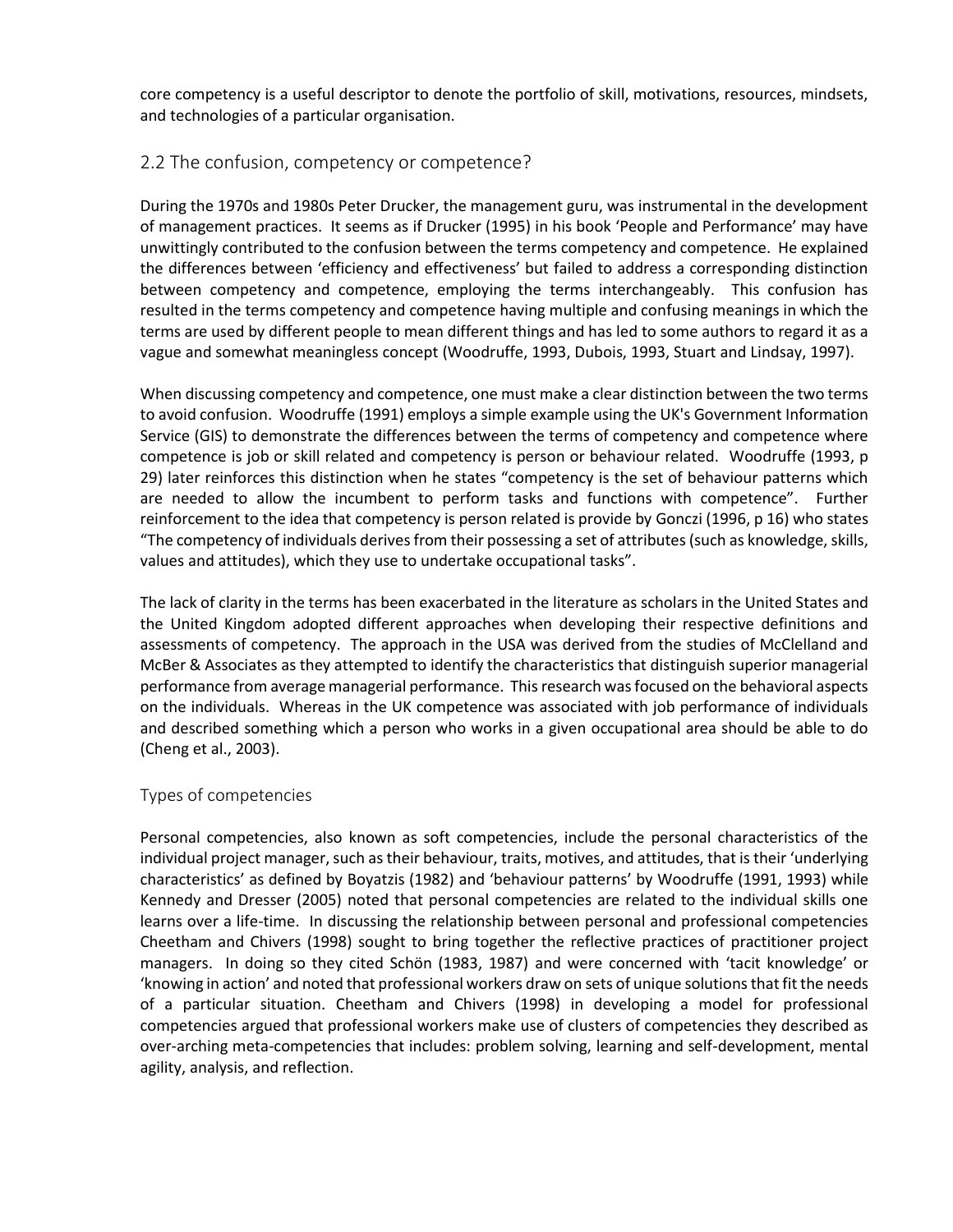Both Boyatzis (1982) and Spencer and Spencer (1993) observed that there is a link between personal and organisational competency, that competency is context sensitive and occurs within the organisational context. Shippmann et al. (2000) in their report on competency modelling noted the an individual's competencies forge the status of an organisation's core competencies, this is supported by Kennedy and Dresser (2005) who commented that an individual's competence is similar to and influenced by the organisational core competency and that the organizations' individuals' aggregated competencies form the foundation of the whole organisational competencies and that different businesses require different competencies. Organisational competencies generate a differentiated value, that is provide a competitive advantage for the organisation (Prahalad and Hamel, 1990) and while there is much literature on organisational competencies, none is directly related to project management although some elements may be useful in the context of project management.

### **3. The Project Management Competency Development Framework (PMCDF)**

Crawford (2000) observed that there has been interest in aspects of project management competencies since the late 1950s commencing with an article by Gaddis in the Harvard Business Review of 1959 (Gaddis, 1959, cited in Crawford, 2000). Since the article by Gaddis, project management competencies have been the subject of considerable literature and debate in project management texts, magazines, and journal articles. Crawford (2000) discussed the primary research on project management competency and what it takes to be an effective project manager citing Einsiedel (1987), Dinsmore (1993), Turner (1993), Meredith and Mantel (1995), Dewhirst (1996), Kerzner (1998), and Pinto (1998) with this early work "…culminating in Frame's work on Project Management Competence published in 1999…" (Crawford, 2000, p 4). In the early 1980s it was recognized that project management was an emerging profession and was being adopted by an ever increasing range of industries. Projects were becoming more complicated and the demand for competent project managers was on the increase.

In 1981 the Project Management Institute (PMI) saw a need to put together a knowledge base for project management to document and guide the advancement and development of the project management profession and initiated a special project in that year. In 1983, as a result of the special project, a report titled the "Ethics, Standards, and Accreditation Committee Final Report" was released. That report was the forerunner of today's "A Guide to the Project Management Body of Knowledge" (PMBOK®).

The Ethics, Standards, and Accreditation Committee's report was expanded and underwent further development during the subsequent years and in 1987, the expanded report was published as a standalone document. Finally, after further extensive consultation and revision the first edition of the PMBOK® Guide (A Guide to the Project Management Body of Knowledge) was published in 1996 to supersede the previous documents. By 1999 over 250,000 copies of PMBOK® had been distributed worldwide effectively making it the de-facto global standard project management knowledge base for managing a project.

A competency standard or model is a detailed, behaviorally specific description of the skills and traits that an individual needs to be effective in a particular job. The Project Management Institute, in 1998, sponsored the Project Manager Competency (PMC) project to develop a competency framework for project managers. Drawing heavily on the second edition of PMBOK® (PMBOK®-2000), the Project Manager Competency Development Framework (PMCDF) was released in 2002, it defined the key dimensions of project manager competency and the competencies that are most likely to impact a project manager's performance. The PMCDF was updated and a second edition was released in 2007.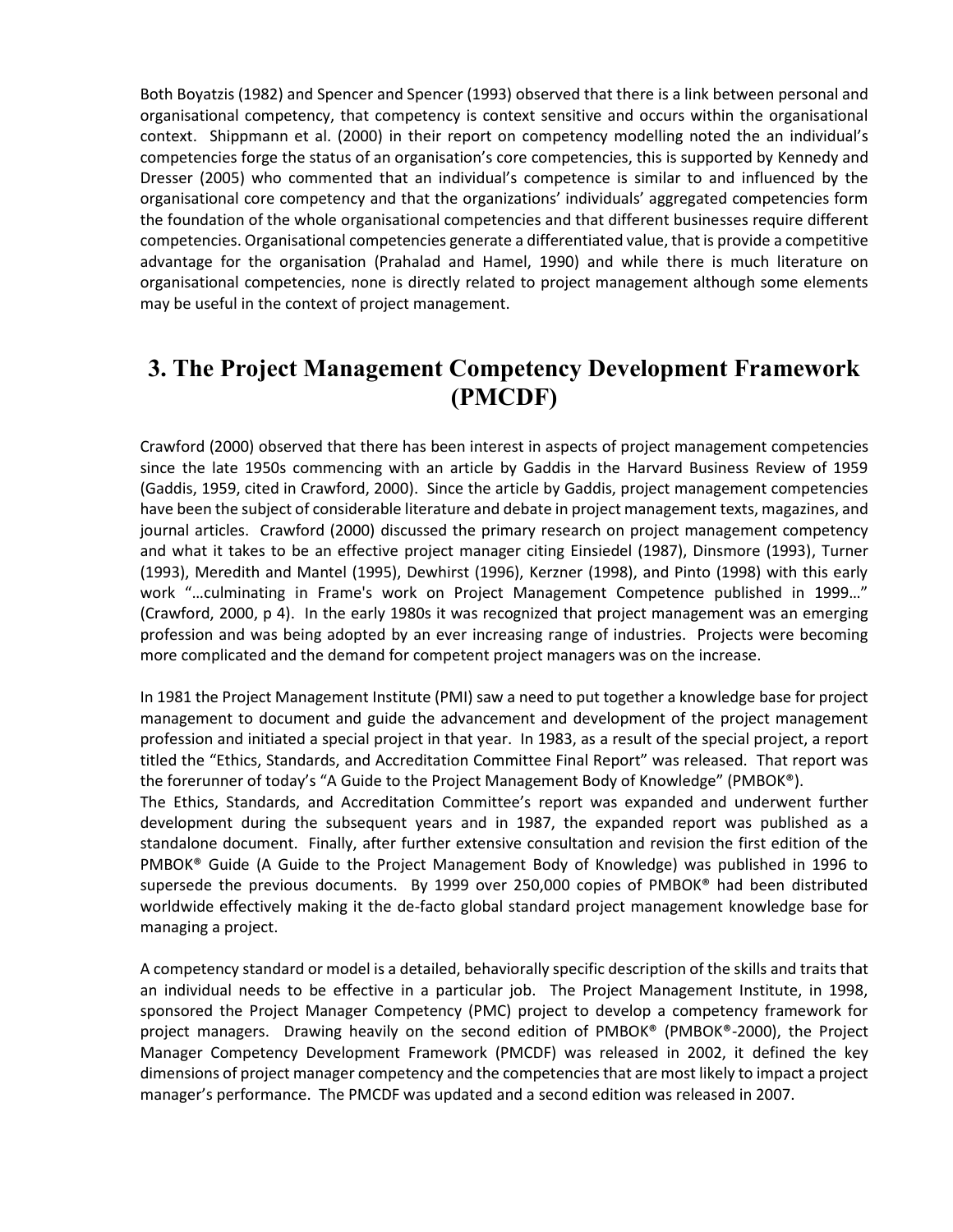### 3.1 Competence model approaches

Simply, a competency model is a descriptive tool that identifies the competencies needed to effectively perform in a specific job. There are two basic approaches to the development of a competency model, the 'single-job' competency model approach and the 'one-size-fits-all' competency model.

#### 3.1.1 Single-job model

Arguably the first competency models were developed for single jobs thus making the single-job approach the most common approach to competency models. The single-job competency model approach is time and money intensive making it impractical for jobs whose competencies are not static. The approach is based on the assumption that the current job will not dramatically change.

#### 3.1.2 Common-job model

Organisations that are seeking a broad, quick, and consistent improvement in competency levels across a discipline within the organisation often adopt a 'one-size-fits-all' approach by defining one 'common' set of competencies for a broad range of jobs (e.g., all project management roles). The first step is to identify the population for whom the model will apply, such as all project managers. The main strengths of the common competencies approach are the competencies apply to a large number of employees, there is a single consistent framework of concepts describing the required skills and behaviour and all employees in the population can be assessed against the same competencies and can be compared with each other. The main disadvantage of this approach is that the 'one-size-fits-all' competency model is generalist by its nature and does not clearly describe what is needed in a specific role. A second disadvantage is that the competencies may be viewed as espoused values rather than as skills needed to obtain results, consequently it is of limited use in guiding selection for specific jobs.

### 3.2 The value of a competency model

The value of a competency model is in the ability to conduct a 'whole-person' assessment that can be used to identify the competencies that an individual possesses, the depth of those competencies, and which competencies may need to be improved or acquired (Rodriguez et al., 2002). Competency models provide individuals with guidance on planning their careers and self-development through specifying the skills and behavioral aspects expected at various levels within a particular job. They provide a framework for detailing training programs and studies show that competency-based programs offers a return on investment (ROI) nearly ten times higher than the ROI of traditional training methods (Spencer, 1997). As competency models clearly state the job information in terms of skills and behaviour they provide a solid basis for recruitment and selection. The job information also acts as a self-selecting mechanism for candidates and during interviews they facilitate structured questions that allow the candidates to be compared along similar job requirements. Competency models also provide an excellent basis for employee assessment and performance management.

## **4. Concluding Remarks**

**The PMCDF perpetuates the confusion of the terms competency and competence. Competency is the underlying (behavioral) characteristics of an individual (Boyatzis, 1982) and competence is a job-skill**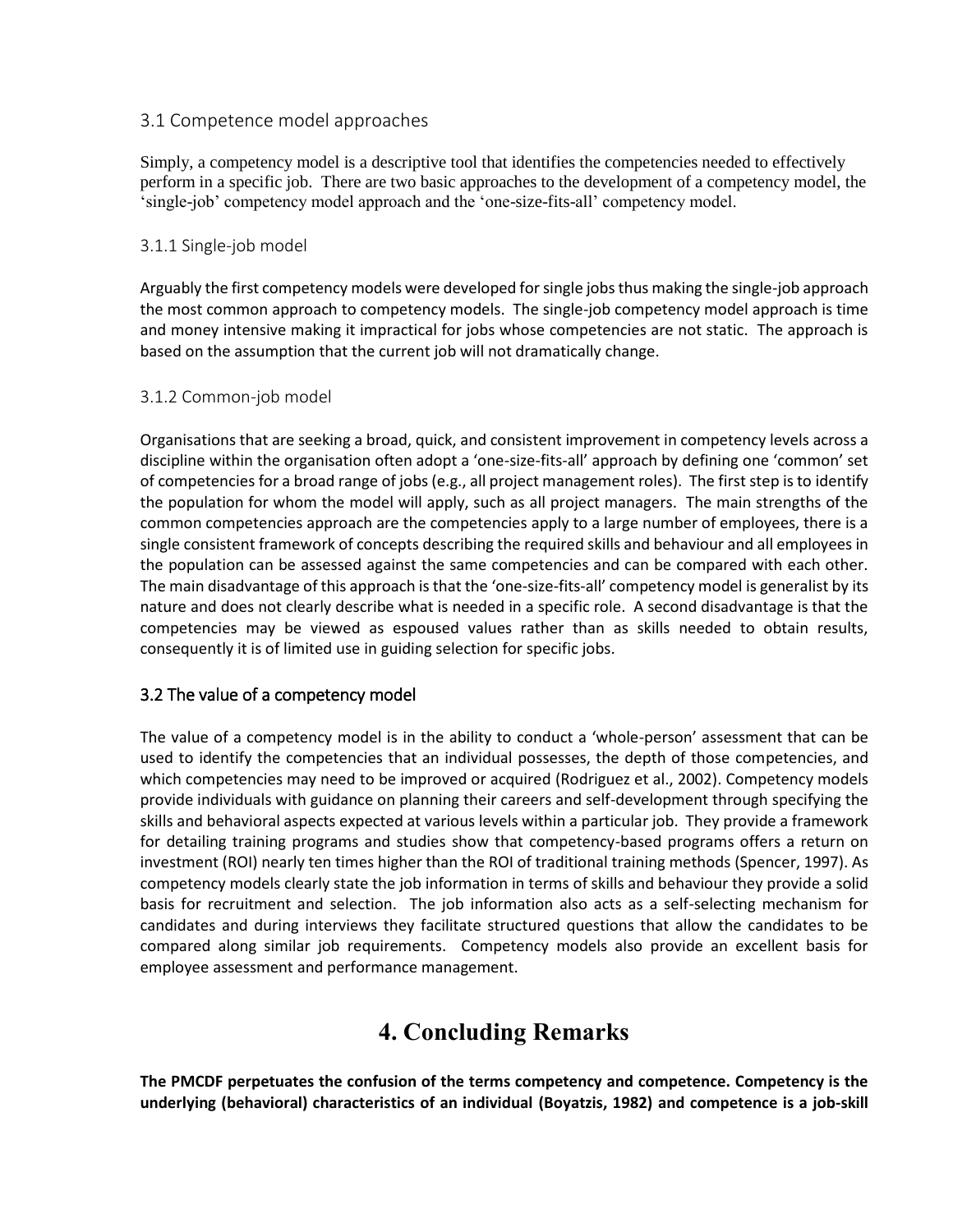**(Woodruffe, 1993). The confusion permeates the document but it is most obvious in the Table of Contents where competencies, the plural for competency (behavior) is used to label the Performance category which describes job-skill competences and under the Personal category the individual behavioral competencies are labeled as competence (job-skills). It seems evident that this confusion in the use of the terms competency, competence and their respective plural terms competencies and competences has come about in part due to the lack of acknowledgement of the confusion in the use of the terms in the introduction to the document and that separate volunteer practitioner teams develop different chapters of the document.** 

The PMCDF is developed primarily by members of the Project Management Institute (PMI) who volunteer their time and expertise. The development process is 'development by voluntary consensus'. In essence the PMCDF is developed by practitioner project managers, the majority of having achieved their Project Management Professional (PMP) certification using a generalist or 'one-size-fits-all' approach that describes a common set of competencies enabling it to be applied in a wide range circumstances as a foundation for the development of project management competencies. The document is tightly coupled to the PMP examination specification and therefore to A Guide to the Project Management Body of Knowledge (PMBOK®). Thus the foundation of the PMCDF is firmly rooted in project management practitioner practices.

The authors of the PMCDF state that it is aligned with a number of other PMI publications including the PMI's Portfolio and Program Management standards. This stated alignment infers that the competencies detailed within the PMCDF not only pertain to project managers but also to portfolio and program managers. The underlying assumption is that portfolio and program management are just bigger versions of project management. This assumption is reinforced when the authors are discussing the design of the PMCDF and state "Project management is a core component of both standards" (PMI, 2007, p 5). This is questionable as project managers are concerned with the delivery of capability through the execution of discrete projects, whereas program managers don't deliver projects, they facilitate the management of a group of projects that contribute to a common business objective or benefit and portfolio managers manage a process that selects and prioritizes the selection of candidate projects through a business value optimization process. This misunderstanding of the relationship between portfolio, program, and project management is often made, in particular program management is often used interchangeably with project management resulting in the terms being confused.

The PMCDF describes three types of competencies required by a project manager; knowledge, performance, and personal. Knowledge competencies refers to project management practices knowledge as described by PMI's PMBOK® and a demonstration of that knowledge is the attainment of a PMP or similar certification. Performance competencies refers to the project management actions applied to a project and the delivery of planned outcomes, the competencies can be demonstrated by (i) self-assessing against the competency criteria, this may result in an overly optimistic rating of the project manager's abilities due to the optimism inherent in rating one's own abilities and (ii) using an independent assessor to measure the level of competency by inspecting project artifacts such as a stakeholder list or communications plan. Personal competencies refer to the project manager's behaviour. Unlike performance competencies, the PMCDF does not include self-assessment as an assessment method for personal competencies, these competencies are assessed by both the presentation of suitable project artifacts and the observation of the project manager's behaviour by a stakeholders and or team members as independent raters.

In conclusion, the popularity of the PMCDF within the project management community will lead to the confusion between the terms competency and competence being further exacerbated as the practitioners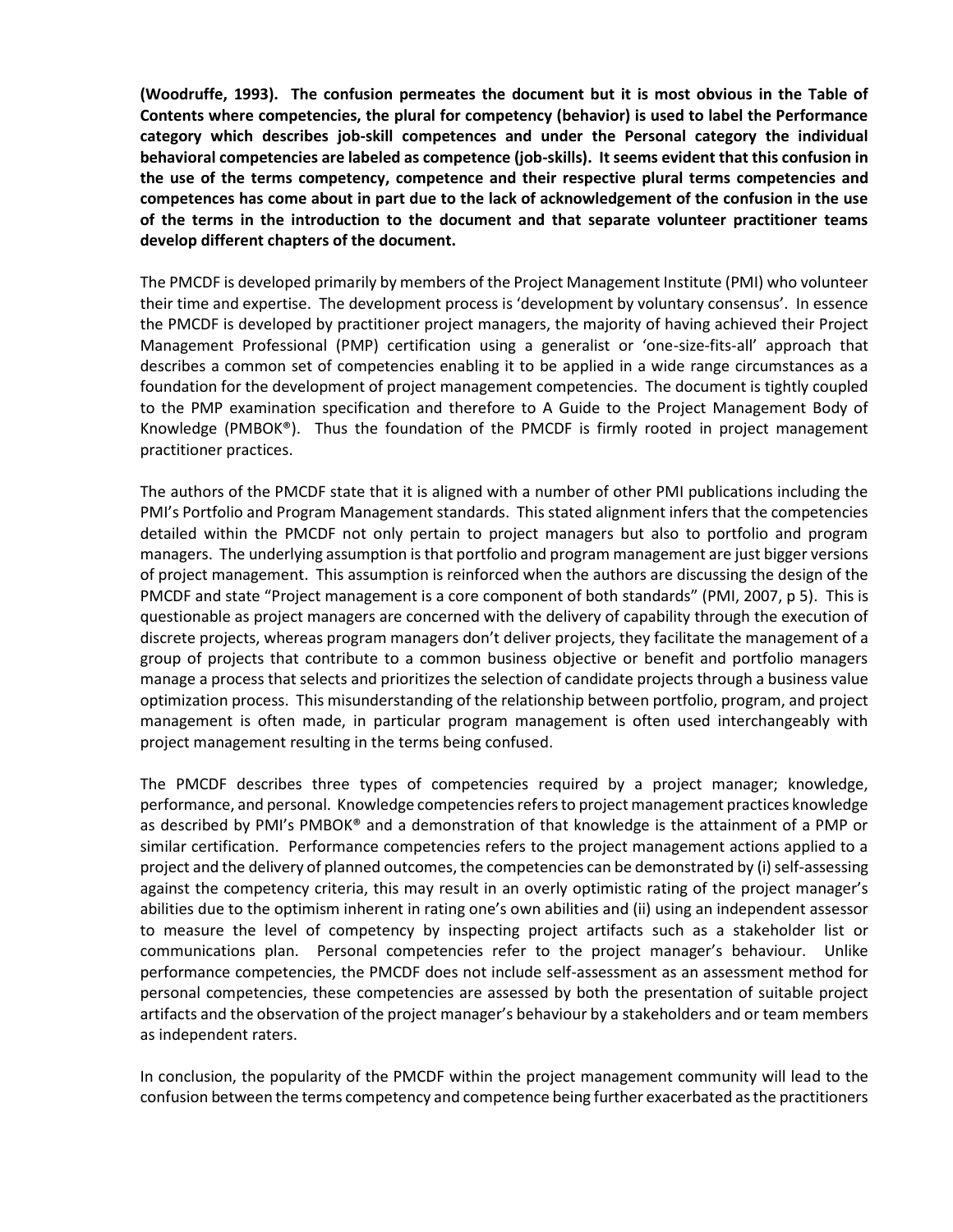who contribute to the PMCDF and other PMI publications do not have a clear understanding of the terms. A simple explanation of the terms early in the PMCDF and a consistent usage of the terms throughout the document would go a long way to overcoming the confusion in the practitioner community.

### **5. References**

BOYATZIS, R. E. 1982. *The competent manager: A model for effective performance*, John Wiley & Sons.

- BOYATZIS, R. E. 2008. Competencies in the 21st century. *Journal of management development,* 27**,** 5-12.
- CHEETHAM, G. & CHIVERS, G. 1998. The reflective (and competent) practitioner: a model of professional competence which seeks to harmonise the reflective practitioner and competence-based approaches. *Journal of European Industrial Training,* 22**,** 267-276.
- CHENG, M.-I., DAINTY, A. R. & MOORE, D. R. 2003. The differing faces of managerial competency in Britain and America. *Journal of Management Development,* 22**,** 527-537.
- CRAWFORD, L. Profiling the competent project manager. Proceedings of PMI Research Conference, 2000. Project Management Institute Newton Square, PA, 3-15.
- CRAWFORD, L. 2005. Senior management perceptions of project management competence. *International journal of project management,* 23**,** 7-16.
- CRAWFORD, L. & POLLACK, J. 2004. Hard and soft projects: a framework for analysis. *International Journal of Project Management,* 22**,** 645-653.
- DRUCKER, P. F. 1995. *People and performance: The best of Peter Drucker on management*, Routledge.
- DUBOIS, D. D. 1993. *Competency-Based Performance Improvement: A Strategy for Organizational Change*, ERIC.
- DURAND, T. Forms of incompetence. Proceedings Fourth International Conference on Competence-Based Management. Oslo: Norwegian School of Management, 1998.
- DUTRA, J. S., HIPOLITO, J. M. & SILVA, C. M. 1998. Administration of people by competencies. *In: National Meeting of the National Association of Programs for Postgraduate studies in Administration* Foz do Iguacu, Brazil: 22 Anpad.
- DVIR, D., SADEH, A. & MALACH-PINES, A. 2006. Projects and project managers: The relationship between project managers' personality, project types, and project success. *Project Management Quarterly,* 37**,** 36.
- GONCZI, A. P. 1996. *Re-conceptualising competency-based education and training: with particular reference to education for occupations in Australia.*
- HITT, M. A., IRELAND, R. D. & HOSKISSON, R. E. 2012. *Strategic management cases: competitiveness and globalization*, Cengage Learning.
- HOFFMANN, T. 1999. The meanings of competency. *Journal of European Industrial Training,* 23**,** 275-286.
- KENNEDY, P. W. & DRESSER, S. 2005. Creating a competency-based workplace. *Benefits and Compensation Digest,* 42**,** 20-23.
- KIPPENBERGER, T. 2000. Management's role in project failure. *The Antidote,* 5**,** 30-33.
- KOCHANSKI, J. T. 1996. Introduction to special issue on human resource competencies. *Human Resource Management,* 35**,** 3-6.
- LANGER, N., SLAUGHTER, S. A. & MUKHOPADHYAY, T. 2008. Project managers' skills and project success in IT outsourcing. *ICIS 2008 Proceedings***,** 147.